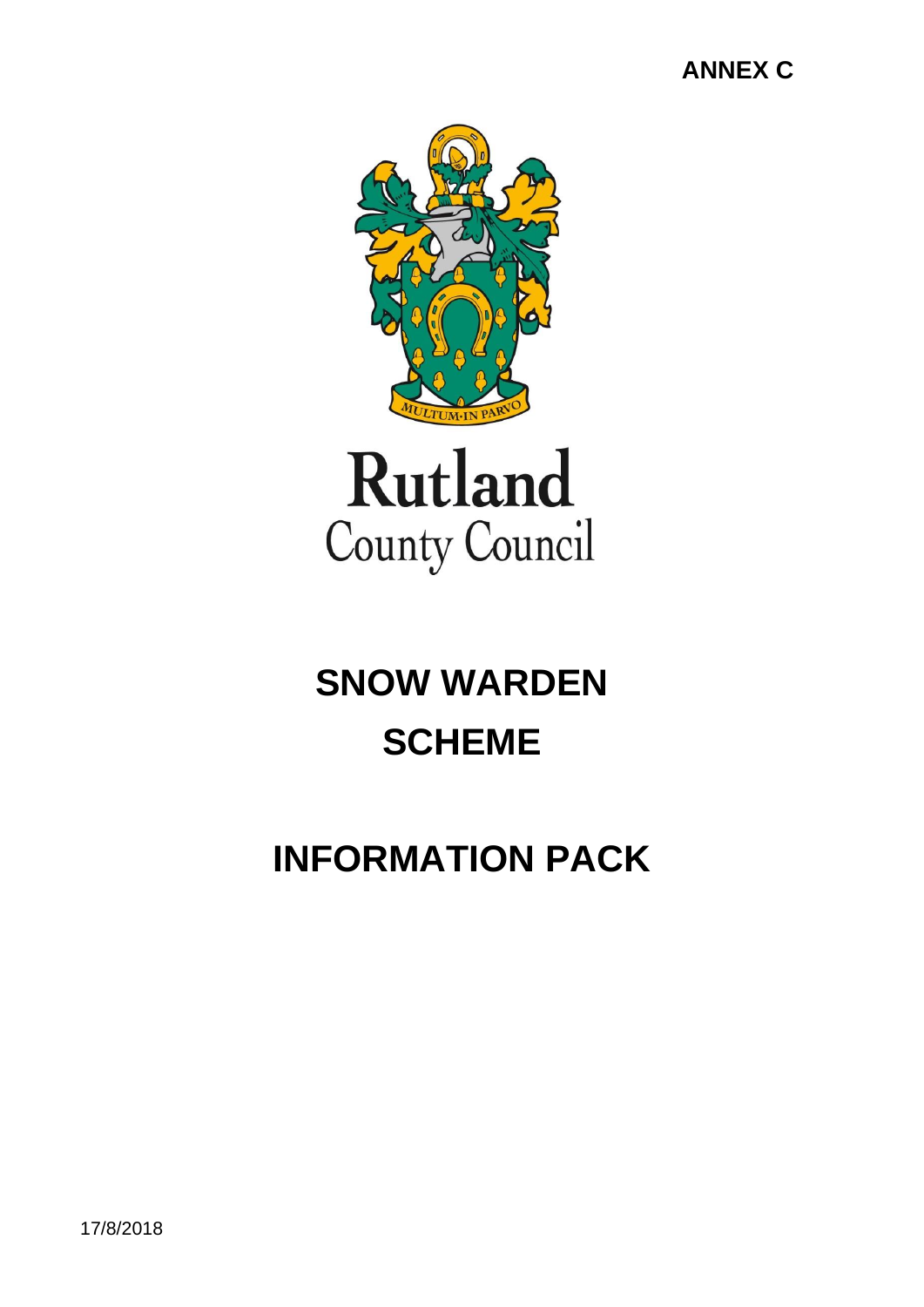



## **Snow Warden Scheme Information Sheet**

#### **What is the Snow Warden Scheme?**

In winter, we focus on salting the major routes which carry the most traffic. This sometimes means smaller communities don't receive as much help as they would like. During times of extreme weather, through the Snow Warden Scheme we will provide advice and training and to community groups and parish councils who are helping each other on a voluntary basis. The Snow Warden is the key point of contact between Rutland County Council (RCC) and the local community.

#### **Who can be a Snow Warden?**

#### **The Snow Warden must:**

- be nominated as suitable by the town or parish council or similar body
- have received suitable training by RCC to carry out Snow Warden duties
- agree to work within the advice provided by the county council
- agree to work to the parish council's plan that has been agreed with RCC
- be registered with RCC

#### **Equipment required:**



- $\bullet$  High viz tabard (provided by RCC)
- Suitable gloves. (provided by RCC)
- Good non-slip footwear, e.g. waterproof boots/wellingtons.
- Warm clothing.
- Snow/grit shovel (provided by RCC)
- Fully charged mobile telephone (if you have one)

#### **Role and responsibilities:**

The Snow Warden is working on behalf of the parish/town council, not RCC, and will deliver winter maintenance support, determined by parish or town councils, to their communities. Their roles and responsibilities include:

- Keeping a register of local trained volunteers
- Receiving and responding locally to weather alerts
- Organising and deploying volunteers to clear snow
- Organising and deploving volunteers to spread grit when snow conditions are forecast
- Informing RCC of when grit bins require re-filling
- Encouraging the responsible use of grit/salt and help to minimise the abuse of grit/salt within communities
- Providing information on local conditions.
- Following personal safety measures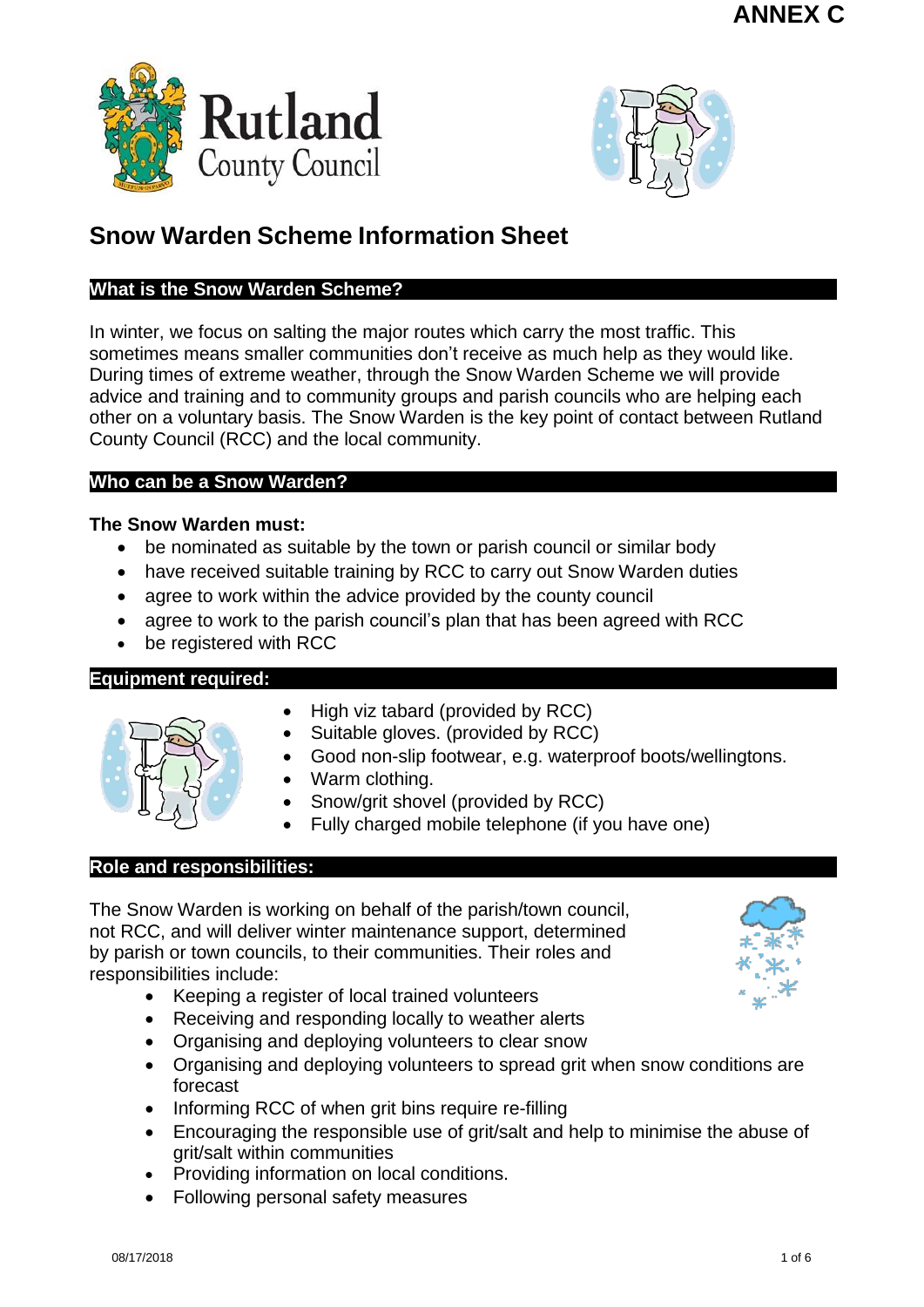#### **Personal safety measures:**

- Do not attempt to clear snow from any carriageway, only clear snow from the footpaths.
- Always try to face oncoming traffic when working near a carriageway.
- Make sure your non-slip footwear is in good condition and has plenty of tread.
- Wear your gloves and always wash your hands the moment you have finished work.
- Make sure your wrap up warm and, if possible, take in plenty of hot drinks.
- Always commence work at the point nearest where the grit salt is sited.
- Use the snow shovel and grit salt as shown.
- When clearing snow from footpaths, always clear a line down the middle of the path first. This will provide you with a safer surface to walk on and allow you to then shovel snow from the centre to the sides.
- Spread grit salt as you progress to stop ice forming on the area you have cleared.
- Walk only on the areas you have gritted to reduce the risk of slipping.
- Use the sun to your advantage. Removing the top layer of snow will allow the sun to melt any ice beneath the surface. However, you must remember to cover the cleared area with grit salt to stop it refreezing overnight.
- Keep stretching and swapping tasks moving snow and spreading grit is quite strenuous work so take it easy if it is a while since you last did any manual work.
- Try to always bend your knees, not your back, when lifting and do not try to move or lift anything that is too heavy.
- Always take extra care when walking on steps, slopes and icy areas of footpaths.
- **Do not** use hot water to melt the snow, this will create black ice.
- If you have children with you ensure they are closely supervised at all times.
- Report **all** accidents, incidents, violent incidents, or near misses that involve you, or those working with you, to Rutland County Council.
- Provided you have undergone the necessary training and follow the advice above, you will be covered by Rutland County Council's liability insurance.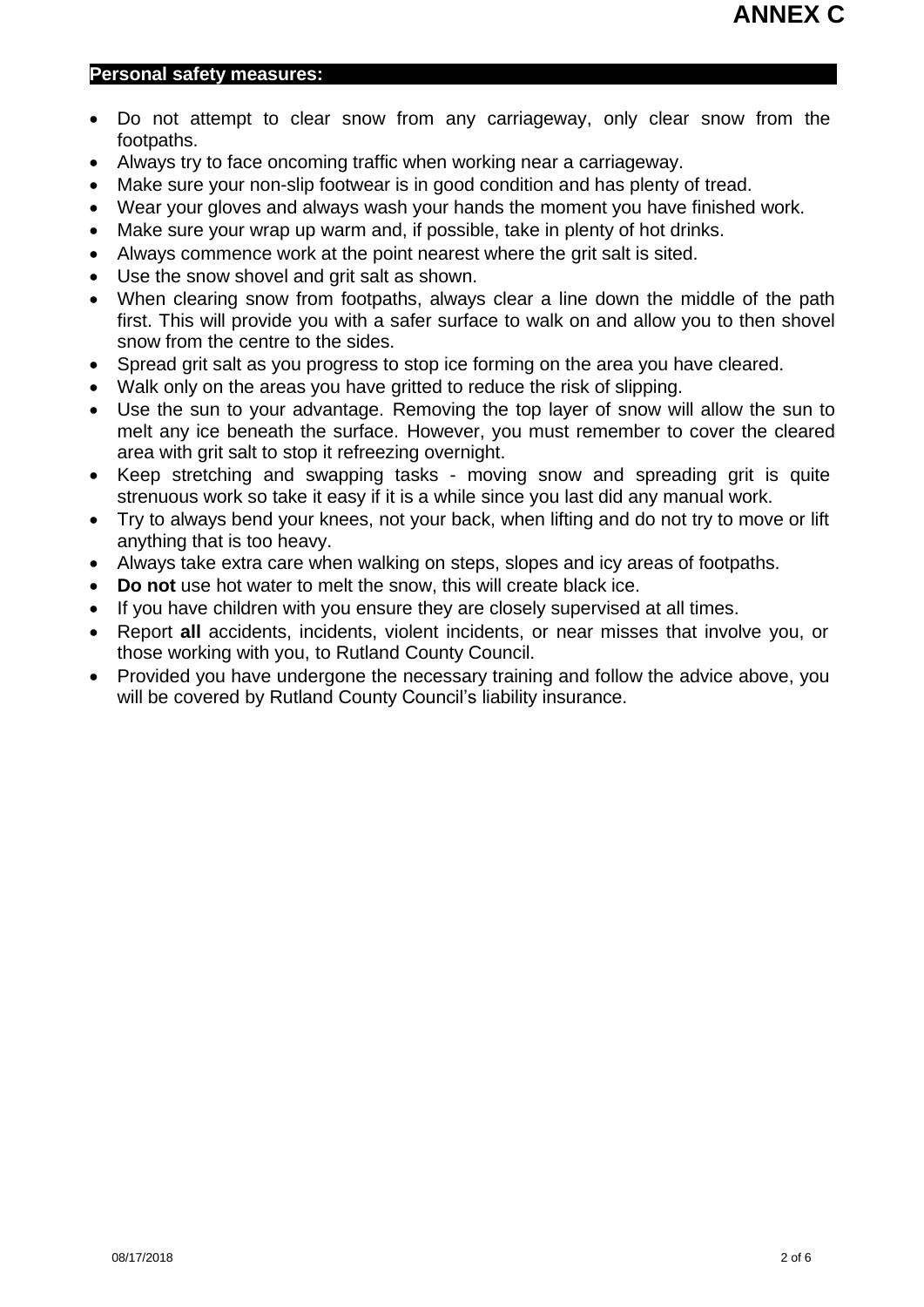

#### **Snow Warden – Application Form**

#### **Do you consider yourself to be physically capable of carrying out the work involved?**

Carrying out the duties of a snow warden can be physically demanding and tiring.

If you are pregnant or have any pre-existing health problems, e.g. angina or back pain, or you are not sure whether you are fit enough to carry out the work involved, please seek medical advice from your GP before you complete this form.

| <b>Parish Information</b>                                                           |  |
|-------------------------------------------------------------------------------------|--|
| <b>Which Town/Parish</b><br><b>Council/Meeting will you</b><br>be volunteering for? |  |

| <b>Contact details (block capitals please)</b> |  |  |  |
|------------------------------------------------|--|--|--|
| <b>Name</b>                                    |  |  |  |
| <b>Address (inc postcode)</b>                  |  |  |  |
| E-mail                                         |  |  |  |
| <b>Telephone</b>                               |  |  |  |

| I declare that I am fit to carry out the duties of a snow warden |  |  |  |
|------------------------------------------------------------------|--|--|--|
| <b>Signed</b>                                                    |  |  |  |
| <b>Date</b>                                                      |  |  |  |

Please return this completed form to:

Your local Parish Council Clerk, details of which can be found on our website, here:

<https://rutlandcounty.moderngov.co.uk/mgParishCouncilDetails.aspx?bcr=1>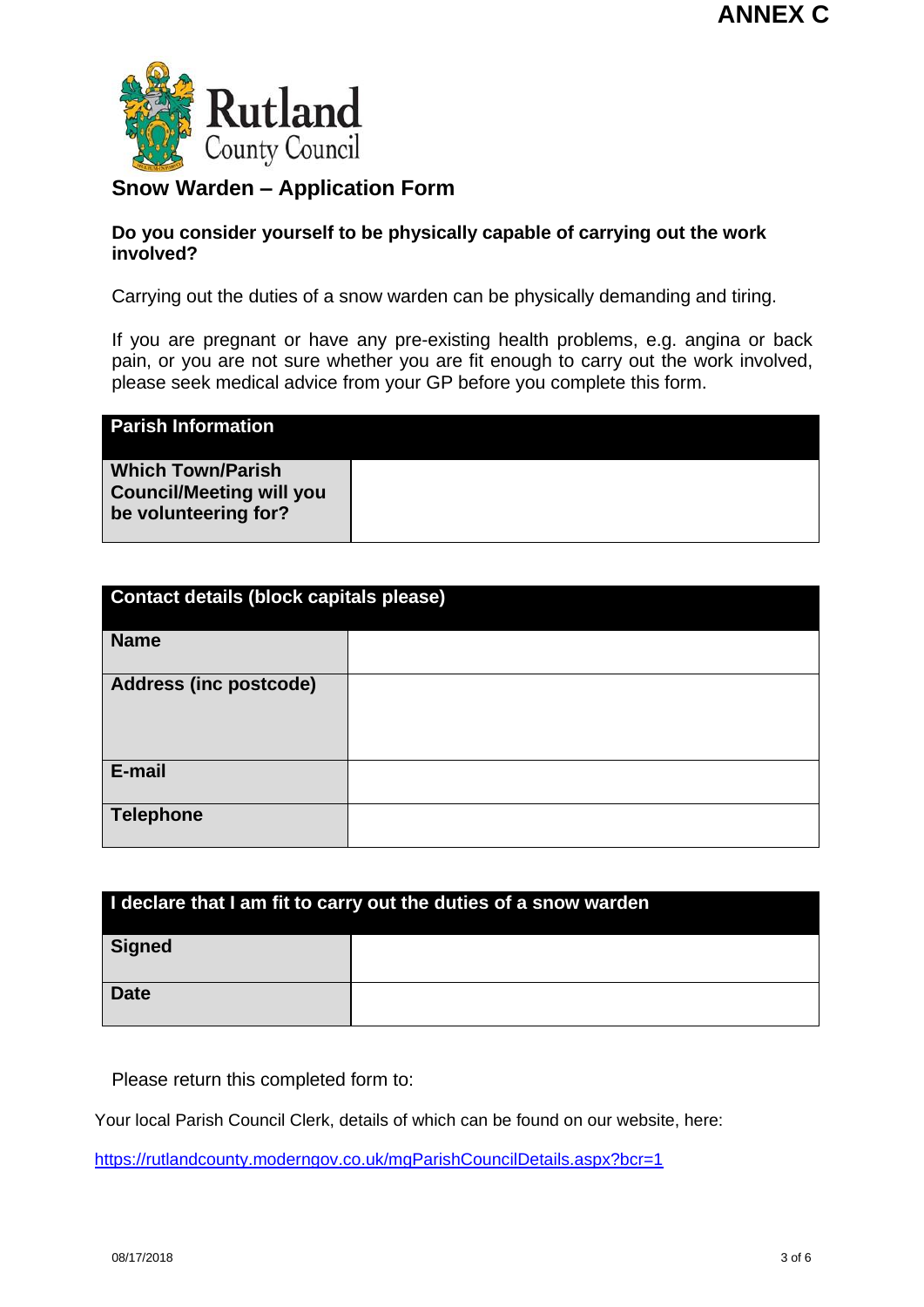

#### **Snow code**

There's no law stopping you from clearing snow and ice on the pavement outside your home or from public spaces. So it's unlikely you'd be sued or held legally responsible if someone was injured on the path if you clear it carefully.

The public are encouraged to assist with snow clearing activities, and the Dft advice on how they can assist their communities can be found here:

<https://www.gov.uk/clear-snow-road-path-cycleway>

Follow these simple steps set out in the government's snow code.

- Start early clear the snow or ice early in the day and cover the path with salt before nightfall to stop it refreezing overnight.
- Use salt or sand not water. Help prevent black ice by spreading some salt on the area you have cleared. Use ordinary table or dishwasher salt - a tablespoon for each square metre you clear should work. Sand or ash won't stop the path icing over as well as salt, but will provide good grip under foot.
- Take care where you throw the snow so it doesn't block people's paths or drains. Make sure you make a path down the middle of the area to be cleared first, so you have a clear surface to walk on. Then shovel the snow from the centre of the path to the sides.
- Be a good neighbour. If your neighbour will have difficulty getting in and out of their home, offer to clear snow and ice around their property as well - especially if they're elderly or disabled and depend on social care services which need to reach them.
- Pay extra attention to clear snow and ice from steps and steep pathways you might need to use more salt on these areas.

#### **Useful contacts**

#### **Rutland County Council**

| <b>Contact</b>                | Telephone    | <b>Website</b>     |
|-------------------------------|--------------|--------------------|
| <b>Rutland County Council</b> | 01572 722577 | www.rutland.gov.uk |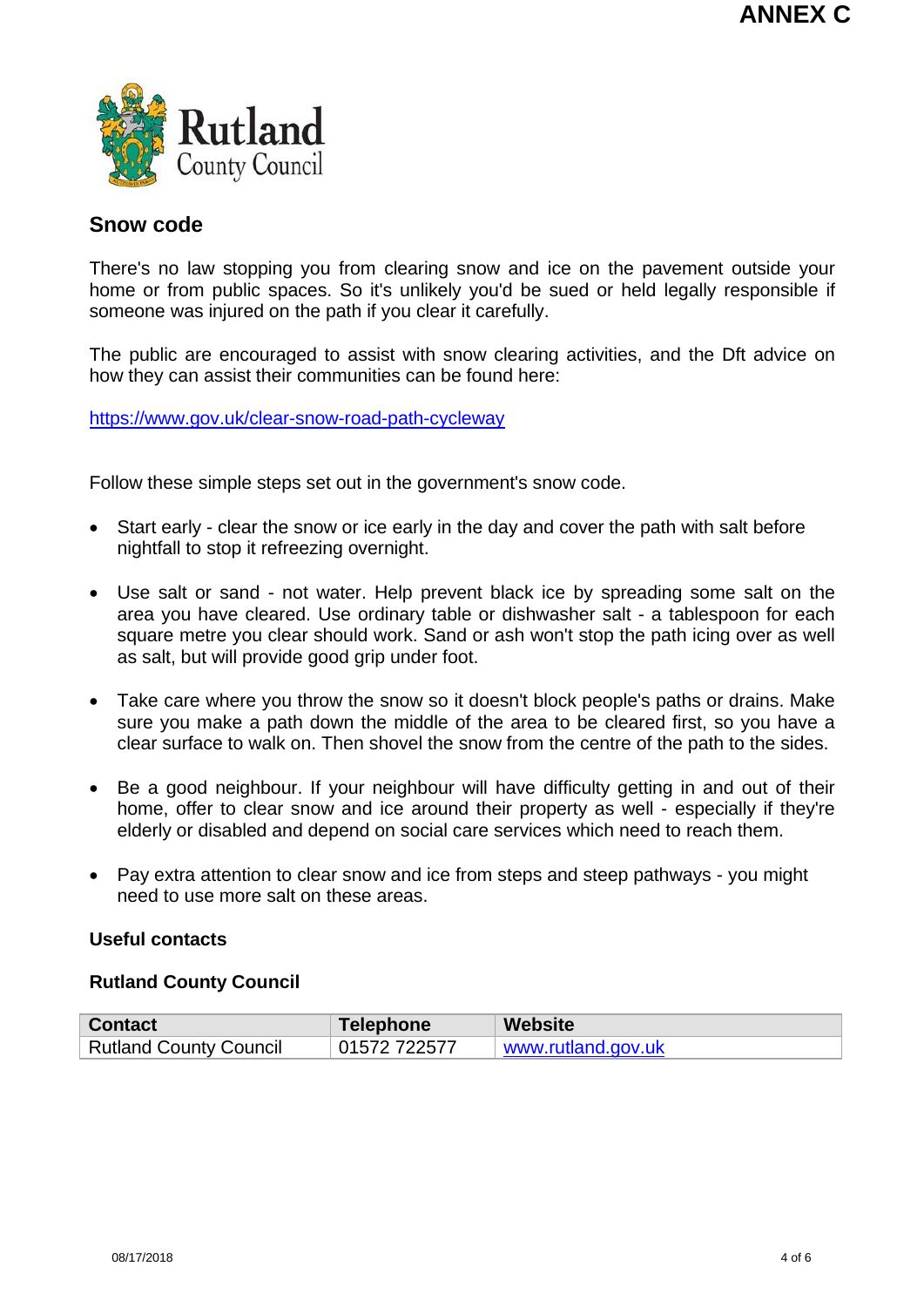#### **SNOW WARDEN RISK ASSESSMENT FORM**

| <b>ASSESSMENTNO.</b>                    | RA <sub>1</sub>                                      | <b>ASSESSMENTDATE:</b>                  | 17/8/208                                             | <b>SERVICE AREA:</b> | Emergency<br>Planning            |
|-----------------------------------------|------------------------------------------------------|-----------------------------------------|------------------------------------------------------|----------------------|----------------------------------|
| <b>ASSESSMENT</b><br><b>TITLE</b>       | <b>Snow Wardens</b>                                  | <b>REVIEW DATE:</b>                     | 17/8/2018                                            | <b>ASSESSEDBY:</b>   | <b>NAT</b>                       |
| <b>SELECT TYPE.</b><br>DELETE TYPE N/A. | <b>WORKPLACE</b><br><b>TASK</b><br><b>WORK EQUIP</b> | <b>SERVICE:</b><br>______ _ ____ _ ____ | Volunteer<br><b>Snow Wardens</b><br>---------------- |                      | <b>SIGNATURE: Neil Tomlinson</b> |

NB: USE RISK RATING SHEET TO DECIDE RISK RATING & RESIDUAL RISK: L/M/H = LOW - MEDIUM - HIGH

#### *RESIDUAL RISK IS THE LEVEL OF RISK REMAINING AFTER INTRODUCING ADDITIONAL CONTROL MEASURES*

| <b>WORKPLACE</b><br><b>/TASK/EQUIP</b><br><b>. ASSESSED</b> | <b>HAZARDSIDENTIFIED</b>                      | <b>WHO IS</b><br><b>AT RISK</b> | <b>EXISTING CONTROL MEASURES</b> | <b>RISK</b><br>RAT.<br>(L/M/H) | <b>ADDITIONAL CONTROL</b><br><b>MEASURES REQUIRED</b>                                                                                                                      | RES.<br><b>RISK</b><br>(L/M/H) |
|-------------------------------------------------------------|-----------------------------------------------|---------------------------------|----------------------------------|--------------------------------|----------------------------------------------------------------------------------------------------------------------------------------------------------------------------|--------------------------------|
| Footpaths<br>around<br>Borough                              | Slips, Trips and Falls                        | Snow<br>Warden                  |                                  |                                | Wear correct Personal Protective<br>Equipment-Boots, Gloves                                                                                                                | M                              |
|                                                             | Manual Handling of Snow                       | Snow<br>Warden                  |                                  |                                | <b>Correct Manual Handling</b><br>Procedures-bending knees,<br>avoid twisting sharply. Turn<br>feet/body in order to move snow.                                            |                                |
|                                                             | Vehicles on Carriageway                       | Snow<br>Warden                  |                                  |                                | Using sensory skills, looking,<br>listening for traffic, facing<br>oncoming traffic, particularly when<br>working close to edge of<br>footpath. Wear hi-visibility jacket. |                                |
|                                                             | Frozen Footpaths                              | Snow<br>Warden                  |                                  |                                | Awareness - if snow is frozen<br>hard to be aware of potential for<br>jarring wrists, back.                                                                                |                                |
|                                                             | Lifting Bags of Rock Salt & shoveling<br>salt | Snow<br>Warden                  |                                  |                                | Correct manual handling<br>procedures - bending knees,<br>using legs not back to provide<br>strength to lift.                                                              |                                |
|                                                             | Spreading of Rock salt                        | Snow<br>Warden                  |                                  |                                | PPE - wearing of gloves while<br>spreading salt.                                                                                                                           |                                |
|                                                             | General Snow clearing duties                  | Snow<br>Warden                  |                                  |                                | Health and Safety training<br>provided for all Snow Wardens                                                                                                                |                                |
|                                                             |                                               |                                 |                                  |                                |                                                                                                                                                                            |                                |